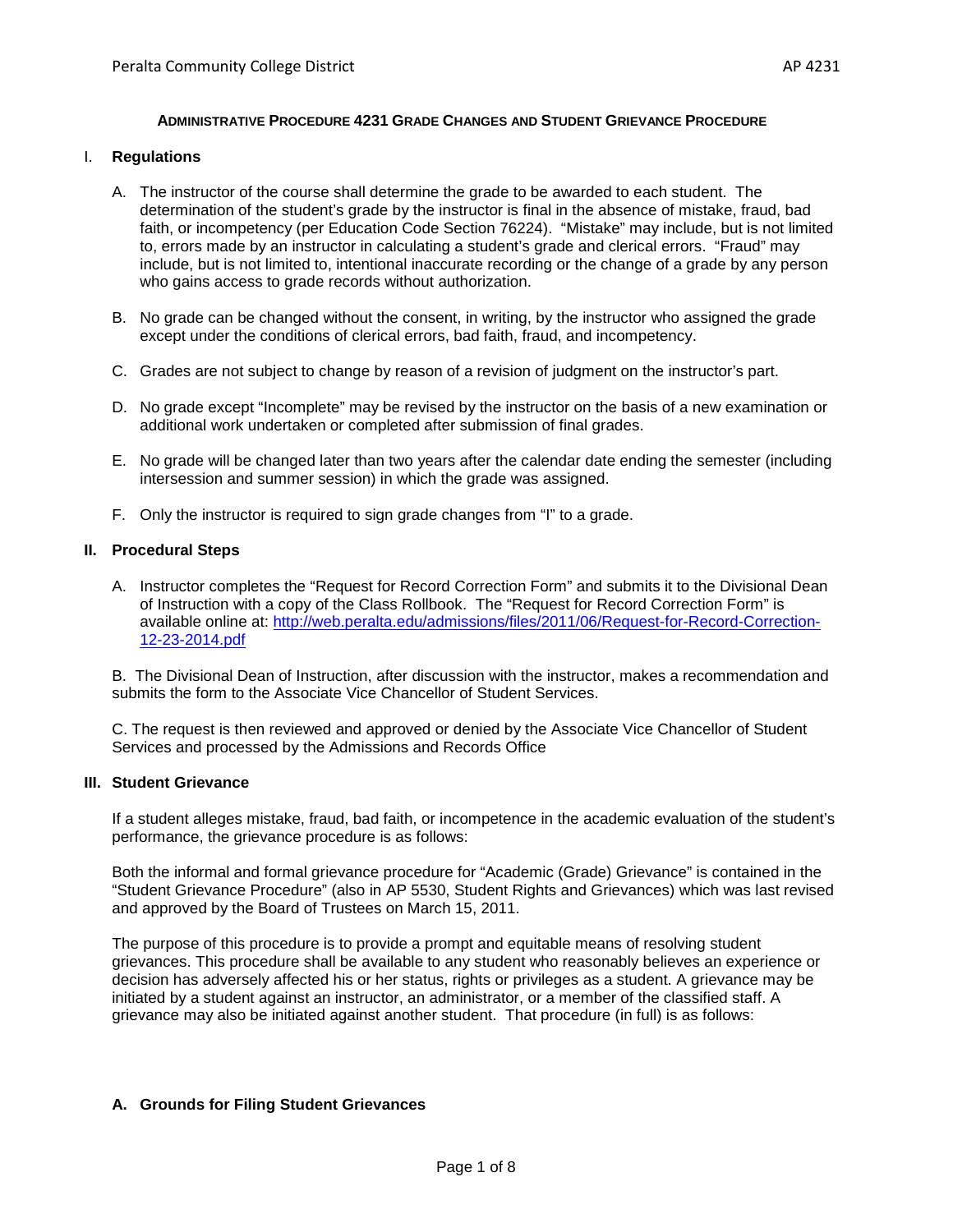The Student Grievance Procedure shall apply only to grievances involving:

- 1. *Academic (Grade) Grievance*: a complaint alleging mistake, fraud, bad faith or incompetence in the academic (grade) evaluation of student performance.
- 2. *Violation of Law, Policy, and Procedures*:
	- a. Violation of rights which a student is entitled to by law or District policy, including financial aid, exercise of free expression, rules for student conduct, admission, probation, or suspension or dismissal policies.
	- b. Act or threat of physical aggression
	- c. Act or threat of intimidation or harassment

## **B. The Student Grievance Procedure does not apply to:**

- *1. Police citations (i.e. "tickets")*. Complaints about citations must be directed to the Campus Police in the same way as any traffic violation.
- *2. Discrimination, Sexual Assault or Sexual Harassment.* Any student who feels he/she has been or is presently an alleged victim of sexual harassment, may first contact the Vice President of Student Services to file a complaint verbally or in writing, or may directly contact the District's Equal Opportunity Coordinator at 333 East Eighth Street, Oakland, CA 94606, (510) 466-7220. At the time a complaint is made known, a copy of the complaint procedures and a complaint form shall be made available to the complainant. For additional information regarding reporting of discrimination, sexual assault or sexual harassment, please refer to Discrimination Complaint Procedures in this catalog.

### **C. Definitions**

- 1. *Party.* The student or any persons claimed to have been responsible for the student's alleged grievance, together with their representatives. "Party" shall not include the Grievance Hearing Committee.
- 2. *Student*. A currently enrolled student, a person who has filed an application for admission to the college, or a former student. A grievance by an applicant shall be limited to a complaint regarding denial of admission. Former students shall be limited to grievances relating to course grades to the extent permitted by Education Code Section 76224(a).
- 3. *Respondent*. Any person claimed by a grievant to be responsible for the alleged grievance.
- 4. *Observer*. An individual who is present at a hearing to observe the proceeding, but shall not be allowed to speak and address the committee.
- 5. *Written Notice/Written Decision*. Notice sent by personal service or by registered or certified mail with return receipt requested via the U.S. Postal Service.
- 6. *Day.* Unless otherwise provided, day shall mean a day during which the college is in session and regular classes are held, excluding Saturdays, Sundays, and District holidays.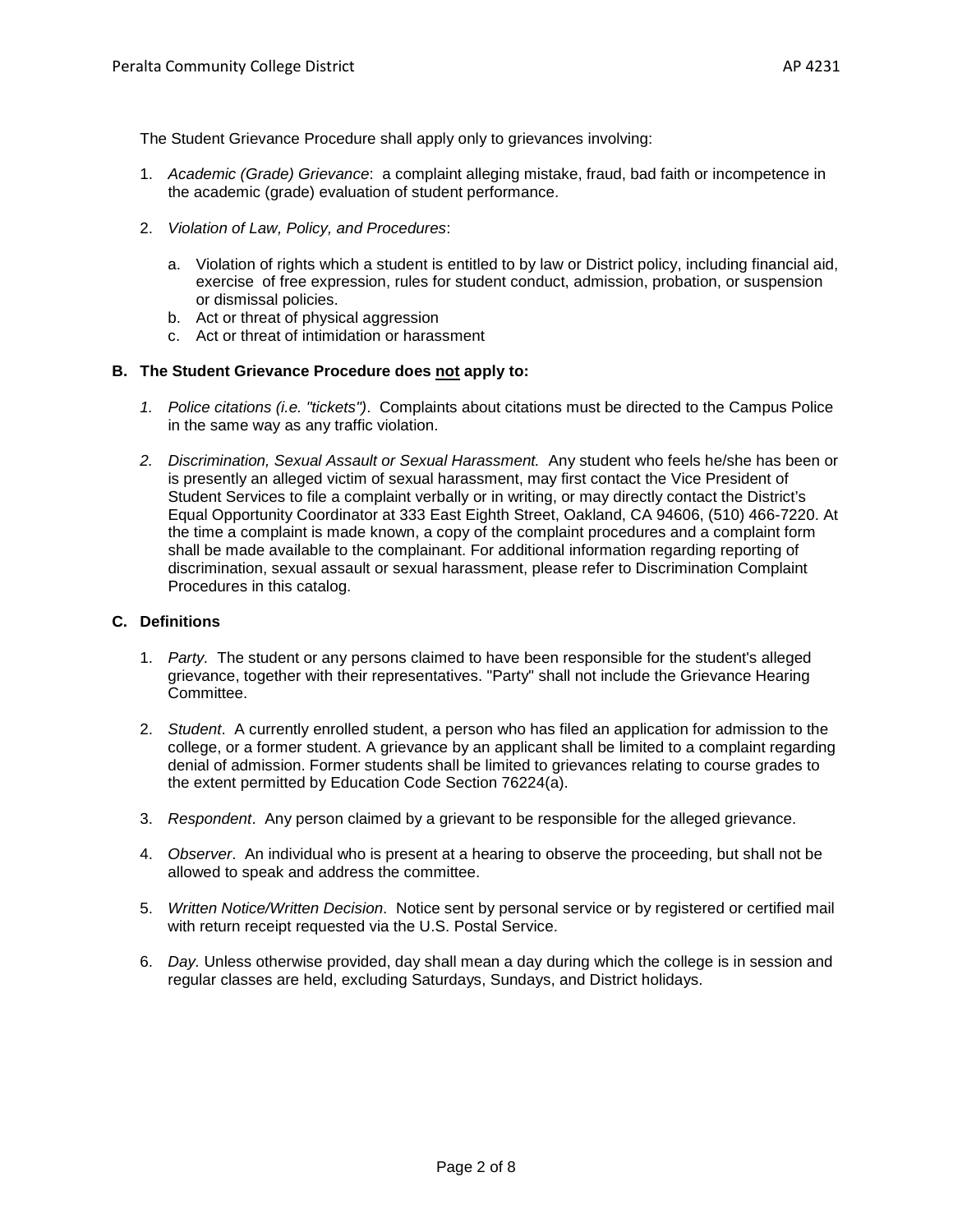### **D. Grievance Process**

1. Informal Resolution

Within 30 days of the allegation, each student who has a grievance shall make a reasonable effort to resolve the matter on an informal basis prior to requesting a grievance hearing:

- a. For an academic (grade) grievance, the student shall make an appointment with the faculty against whom he/she has a grievance during the faculty member's posted office hours or at a mutually-agreed-upon time, in order to discuss the student's complaint. Should the faculty against whom the student has an academic complaint fail to meet with the student in a timely manner, the student may meet with the Division Dean of Instruction of the faculty member.
- b. For a grievance based on an alleged violation of law, policy, and procedures, the student shall attempt to solve the problem with the person with whom the student has the grievance, that person's immediate supervisor, or the Vice President of Student Services (or designee).
- 2. Formal Complaint Procedures

Any student who believes he/she has a grievance must file an approved grievance complaint form with the Vice President of Student Services (or designee). The student may obtain the form from the Office of the Vice President of Student Services.

The student must file within 90 days of the incident on which the grievance is based; or after the student knew or should have known of the basis for the grievance, whichever is later. The grievance complaint must be filed whether or not the student has already initiated efforts at informal resolution, if the student wishes the grievance to become official. Failure to file a formal complaint within such ninety (90) day period constitutes waiver of the student's right to appeal.

- a. *Complaint. The complaint must include the following:*
	- The exact nature of the complaint (grounds).
	- The specific details of the complaint (e.g., chronology of the event and an explicit description of
	- the alleged violation).
	- A description of the informal meeting and attempted resolution, if any.
	- The specific resolution/remedy sought.
- b. *Submission.* The complaint should be submitted to the Vice President of Student Services.
- c. *Meeting with Vice President of Student Services (or designee)*

The Vice President of Student Services (or designee) shall provide to the person against whom the grievance has been filed a copy of the grievance and a copy of the procedure.

The Vice President of Student Services (or designee) will provide the grievant with a written copy of the policy and procedures and answer all questions regarding the policy including the student's rights and responsibilities in the process of filing a grievance. For academic (grade) grievance, the Vice President of Student Services (or designee) will inform the student that a grade change may only be made where there is a finding of fraud, mistake, bad faith or incompetence.

The student and Vice President of Student Services (or designee) shall attempt to reach an informal resolution.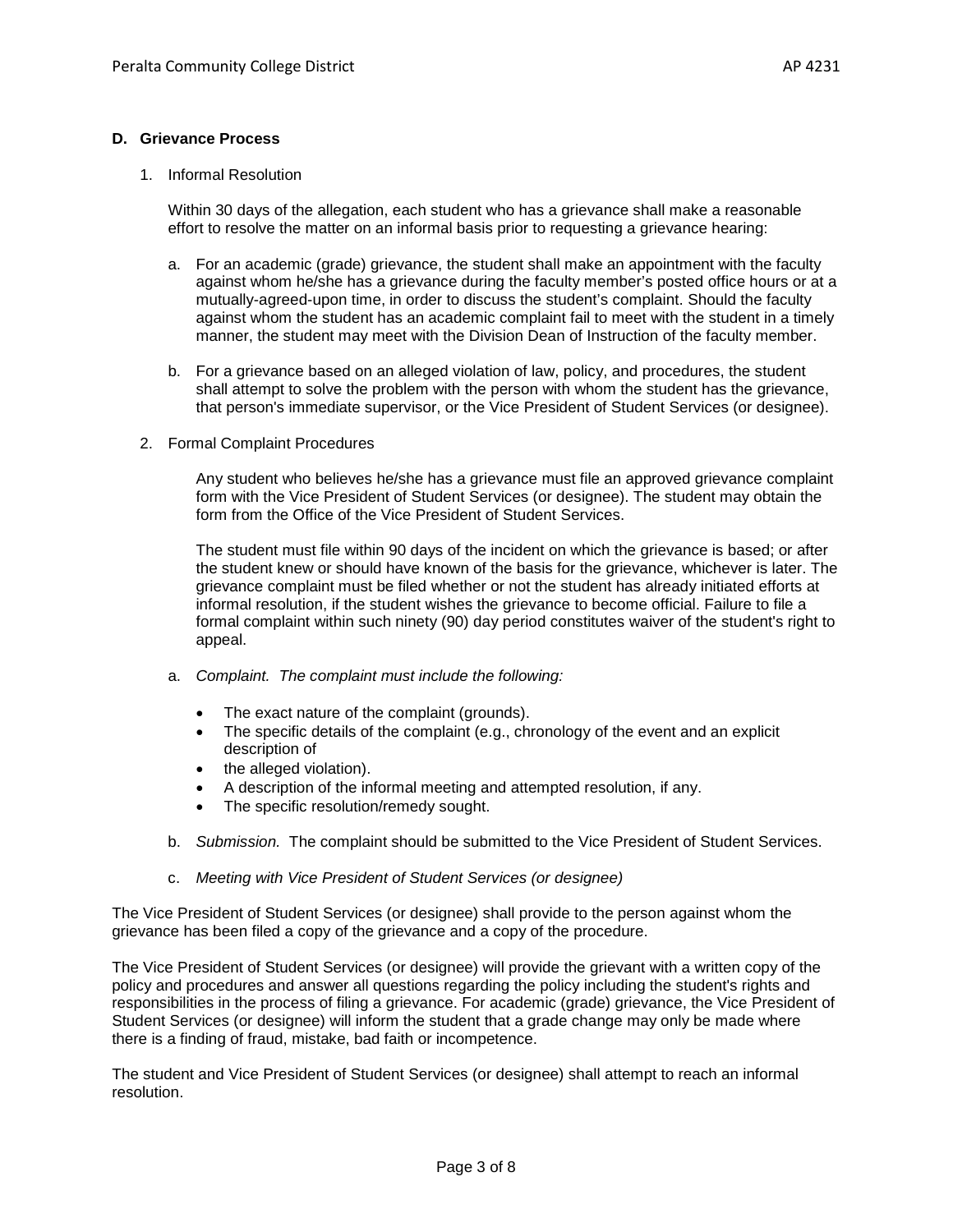## c. Request for Grievance Hearing

If an informal resolution cannot be reached, the Vice President of Student Services (or designee) shall make a request for records and documents from the student filing the complaint and forward copies of all documents pertinent to the alleged violation to the Chair of the Grievance Committee and the parties. Documents or accusations not specifically related to the alleged violations shall not be forwarded to the committee or the parties.

i. For academic (grade) grievance, the Chair shall request records and documents from the faculty member against whom the complaint has been filed.

ii. For grievance based on an alleged violation of law, policy, and procedures, the Chair shall request records and documents from the party against whom the complaint has been filed.

The Grievance Hearing timeline may be tolled (postponed) pending a formal investigation of any discrimination claims by or against the student. Such investigation must be concluded no later than 90 calendar days as required by law.

## d. Grievance Hearing Committee

Within 90 days following receipt of the grievance complaint form, the Grievance Hearing Committee shall conduct a hearing. The following College Grievance Committee members shall be appointed for a term of one academic year as follows:

- The Vice President of Instruction, who shall Chair the committee;
- One faculty member (and one alternate) jointly appointed by the PFT and the Faculty Senate;
- One administrator (and one alternate) appointed by the College President;
- One student (and one alternate) appointed by the President of the Associated Students

Additional committee member:

- For academic (grade) grievances, one faculty member (and one alternate) jointly appointed by the PFT and the Faculty Senate; or
- For other grievances, one classified employee (and one alternate) jointly appointed by Local 790 and the Classified Senate.

A committee member shall withdraw from participation in the hearing if a conflict of interest is anticipated, in which case the alternate member shall serve. The members of the Committee shall be provided with a copy of the grievance and any written response provided by the respondent before the hearing begins. Four-fifths of the members of the committee shall be present in order for the committee to act.

## e. Hearing Procedure

- 1. The Vice President of Instruction, as Chair, shall provide written notice, including the date, time and place of the hearing to both parties at least ten days prior to the hearing. The notice shall be hand-delivered or sent by certified mail and shall include a copy of the complaint.
- 2. The Chair shall provide the involved complainant with a written summary of rights he/she may be entitled to by law or contract at least 10 days before the hearing. For academic (grade) grievance, the Chair of the committee shall provide the involved faculty member with a written summary of rights he/she may be entitled to by law or contract at least 10 days before the hearing. Both parties shall be given adequate time (at least 10 days) to read and review all documents, consistent with privacy laws. This right may be waived by either party. Both parties shall be informed that all relevant evidence presented to the hearing committee, whether written or oral, may be used against them in this or any other proceeding unless otherwise prohibited by law. The written notice shall inform the parties of this fact. The Chair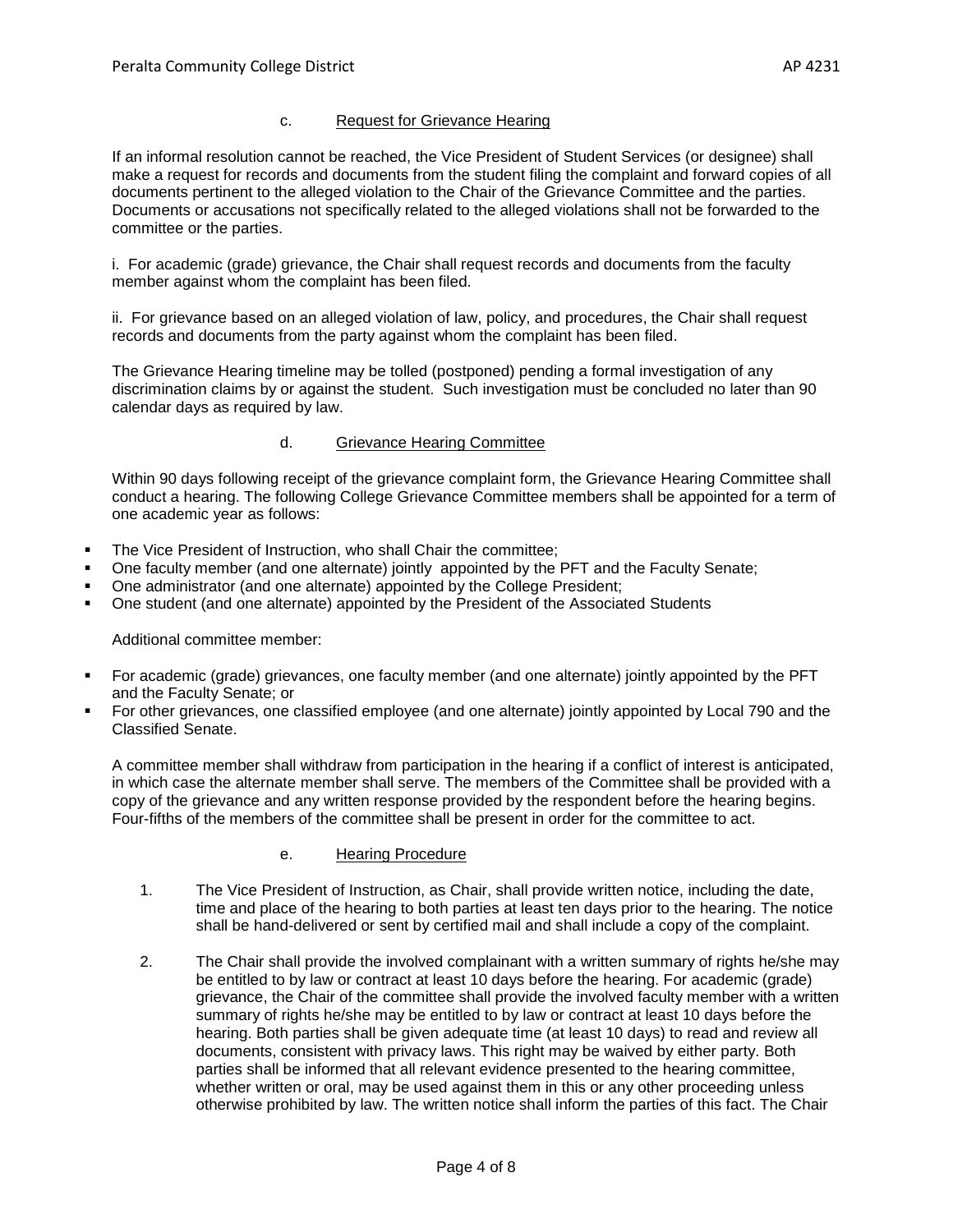of the committee shall inform both parties orally of this fact at the commencement of the hearing.

- 3. The decision of the Chair shall be final on all matters relating to the conduct of the hearing unless there is a vote by a majority of the other members of the panel to the contrary. The Chair may do whatever is necessary, so long as it is legally permissible, to ensure that the hearing is conducted in a fair, dignified and orderly manner.
- 5. The Chair of the committee may exclude a witness from the hearing when the witness is not giving testimony.
- 6. Anyone who disrupts the proceeding or interferes shall be excluded from the proceeding.
- 7. All information derived from the complaint is confidential. Information may not be made public nor discussed with anyone except those with a legitimate need to know.
- 8. The hearing shall be open only to persons directly involved in the matters to be heard. The bargaining agent representing the respondent may send an observer to any hearing.
- 9. The committee may call in "expert witnesses" if the subject of the grievance is beyond their expertise.
- 10. The committee shall inform the witnesses (other than the accused) in writing that they are sought for interview purposes and their participation in the process is requested by the committee. Witnesses shall also be informed as to the purpose of the interview, the general subject of the interview, and their right to request representation by anyone of their choosing prior to and during said interview.
- 11. Any member of the committee may ask questions of any witness.
- 12. The hearing shall be conducted so as to bring all of the relevant information and evidence to the members of the committee in an orderly and intelligible form. Formal rules of evidence shall not apply. Any relevant evidence shall be admitted, if it is the sort of evidence on which responsible persons are accustomed to rely upon in the conduct of serious affairs. Accusations not specifically related to the alleged violation shall not be considered relevant. The rules of privilege shall apply to the same extent that they are recognized in civil actions.
- 13. At all steps of the process, both the student filing and the other party have the right to be accompanied, advised and represented by a person or counsel of their choosing. If either party wishes to be represented by an attorney, a request must be presented not less than 10 days prior to the date of the hearing. If the student is permitted to be represented by an attorney, the college representative may request legal assistance. The hearing committee may also request legal assistance; any legal advisor provided to the panel may sit with it in an advisory capacity to provide legal counsel but shall not be a member of the panel nor vote with it.
- 14. If the respondent or his/her representative, or both, are absent from all or a part of the hearing, the committee shall make its recommendations on the basis of whatever evidence is submitted before the hearing and on whatever evidence and testimony is presented to the committee during the hearing.
- 15. The committee shall make all evidence, written or oral, part of the record.
- 16 The committee shall judge the relevancy and weight of testimony and evidence and make its findings of fact, limiting its investigation to the formal charge. The decision shall be based only on the record of the hearing, and not on matter outside of that record.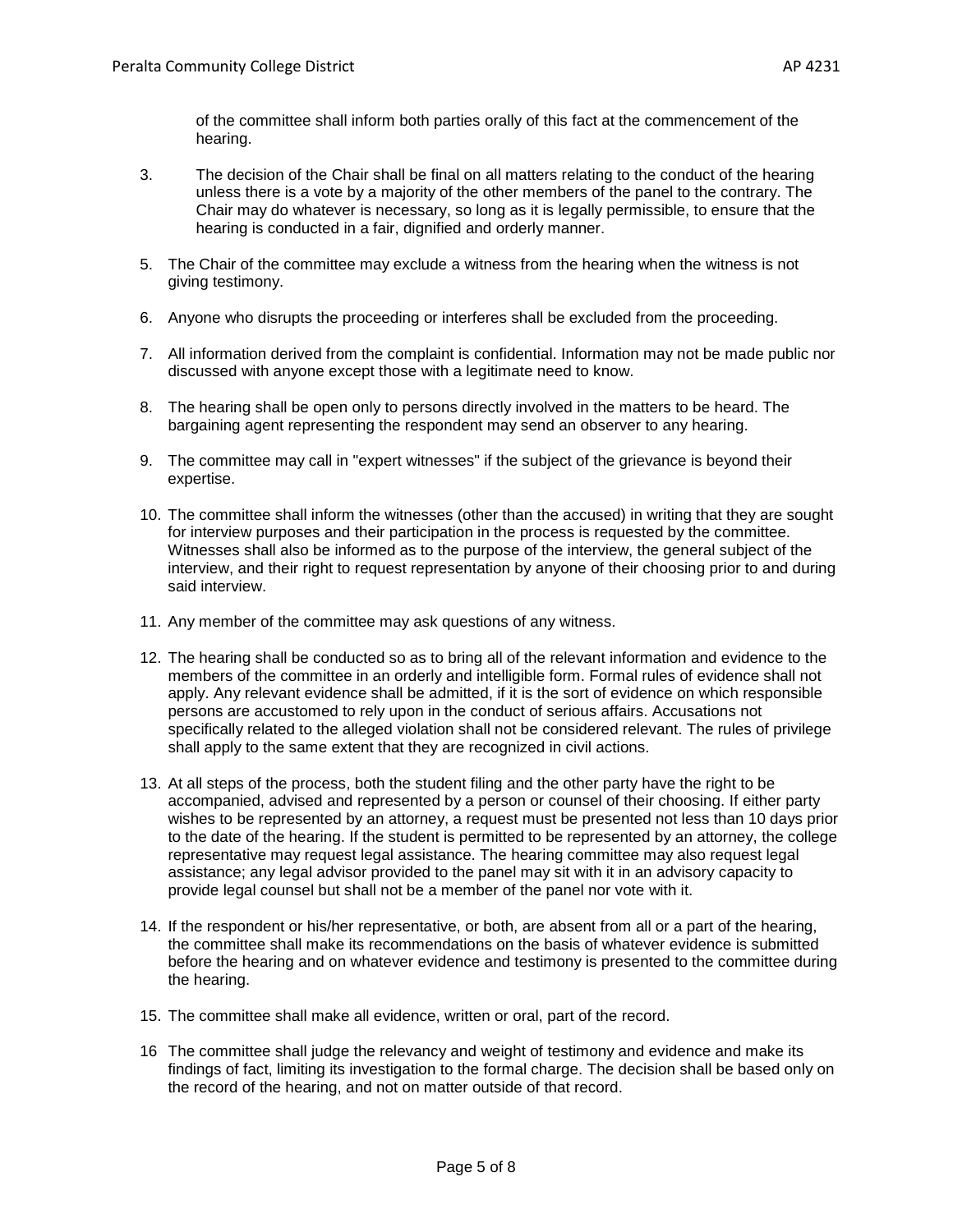- 17. The burden shall be on the grievant to prove by a preponderance of the evidence that the facts alleged are true and a grievance has been sufficiently established.
- 18. The hearing date may be postponed or continued at the discretion of the Chair of the committee. Both parties shall be given notice of the new or continued hearing date.
- 19. The votes of the majority of the members present (at least 3 votes) are necessary in order for the committee to make a recommendation to the Vice President of Student Services.
- 20. The Chair of the committee shall notify the Vice President of Student Services of the committee's recommendation within 10 days.
- 21. A summary record of the proceedings held in a closed session shall be kept in a confidential file by the Vice President of Student Services and shall be available at all times to the accused person. The Vice President of Student Services has the responsibility to ensure that a proper record is maintained and available at all times.

## f. Final Decision by Vice President of Student Services

Based on the grievance hearing committee's recommendations, the Vice President of Student Services (or designee) may accept the recommendation, return it to the committee for further review, or reject it. Within 10 days of receipt of the committee's recommendation, the Vice President of Student Services (or designee) shall send written notification to the parties and committee informing them of:

- i. The committee's recommendation;
- ii. The final decision by Vice President of Student Services; and
- iii. Appeals procedure

Any decision to reject findings of the committee must be supported by a summary finding of fact. The decision to recommend a grade change must be supported by a summary finding of fact, establishing mistake, fraud, bad faith or incompetence.

## **3. Appeals**

### a. President's Decision

The Vice President of Student Services' (or designee's) decision may be appealed by either party in writing within 10 days of the Vice President of Student Services' (or designee's) decision.

The College President shall issue a written decision to the parties and their representatives within ten (10) days of receipt of the appeal. A decision to change a grade must be supported by a summary finding of fact, establishing mistake, fraud, bad faith or incompetence.

### b. Chancellor's Decision

The College President's decision may be appealed to the Chancellor in writing within 10 days of receipt of the decision.

The Chancellor, or designee, shall issue a written decision to the parties and the representatives by certified mail within 10 days of the receipt of the decision. A decision to change a grade must be supported by a summary finding of fact, establishing mistake, fraud, bad faith or incompetence.

### c. Board of Trustees' Decision

The Chancellor's (or designee's), decision may be appealed to the Board of Trustees in writing within 10 days of the receipt of the decision.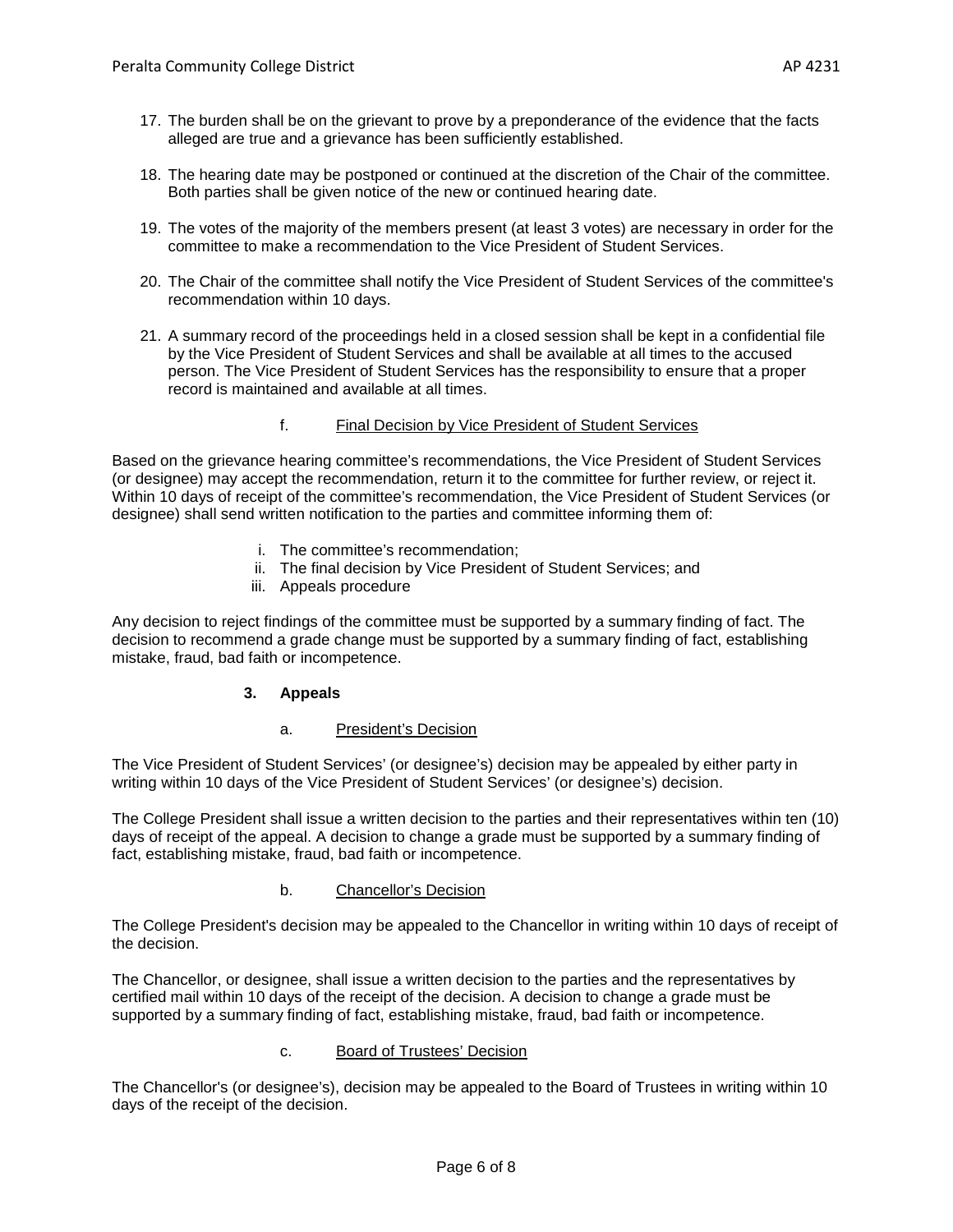The Board will review the documentation of the prior steps of the case and determine whether to confirm the Chancellor's decision or hear the appeal. If the Board confirms the Chancellor's decision, the appellant has exhausted his or her remedies. If the Board decides to consider the appeal, it will do so in closed session subject to Education Code 72122, and will issue a final decision within forty-five (45) days after receipt of the decision.

A decision to change a grade must be supported by a summary finding of fact, establishing mistake, fraud, bad faith or incompetence. Implementation of any grade change shall be held in abeyance until the internal appeal process has been exhausted.

All recommendations, resolutions, and actions taken by the Board of Trustees shall be consistent with the State and Federal law, the Peralta Community College District Policies and Procedures, and the PFT and Local 790 Collective Bargaining Agreements. (In the event of a conflict between the Collective Bargaining Agreement and the PCCD Policies and Procedures, the Collective Bargaining Agreement shall govern.)

## **4. Time Limits**

Any times specified in these procedures may be shortened or lengthened if there is mutual concurrence by all parties.

# **Security of Grade Records**

The District has implemented security measures for student records that assure no one without proper authorization may obtain access to student grade records. These measures are installed as part of the computerized grade data storage system in the enterprise management system, PeopleSoft.

The measures implemented by the District include, but are not necessarily limited to, password protection for all student grade data bases, locking mechanisms for computer stations from which grade data bases can be viewed, and strict limits on the number of persons who are authorized to change student grades.

Persons authorized to change grades shall be designated by the Vice Chancellor of Educational Services. No more than six (6) [one at each college in A&R and two at district office A&R] District employees may be authorized to change student grades. Only full-time employees of the District may be authorized to change grades. Student workers shall not have access to or change grades at any time.

Any person who discovers that grades have been changed by someone other than the persons authorized to do so shall notify the Vice Chancellor of Educational Services immediately. The Vice Chancellor of Educational Services immediately shall take steps to lock the grade storage system entirely while an investigation is conducted.

If any student's grade record is found to have been changed without proper authorization, the District will notify (1) the student; (2) the instructor who originally awarded the grade; (3) any known educational institution to which the student has transferred; (4) the accrediting agency; and (5) local law enforcement authorities.

Whenever a grade is changed for any reason, corrected transcripts will be sent to any known educational institution to which the student has transferred.

Any student or employee who is found to have gained access to grade recording systems without proper authorization or who is found to have changed any grade without proper authority to do so, shall be subject to discipline in accordance with the District's policies and procedures.

Any person who is found to have gained access to grade recording systems without proper authorization